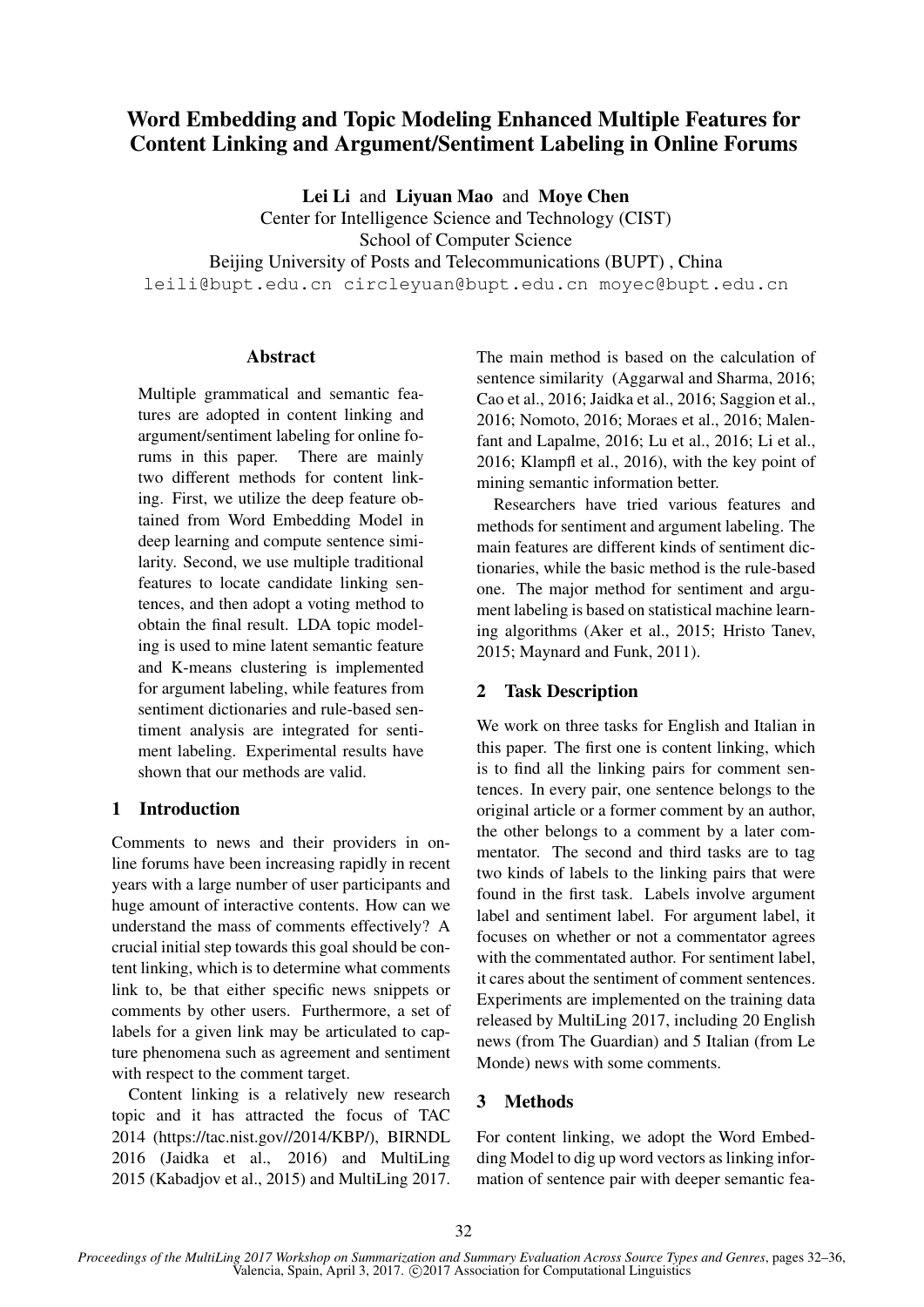

Figure 1: Content linking process

tures. Besides, we also use some traditional features of sentence similarity which performed well through experiments and explore how to fuse them together with Word Embedding features. For this purpose, first, we try to use every single feature to get one linking sentence, next, we choose the most repetitive sentence as final result via a voting method. Then we mainly use rule-based sentiment analysis to obtain the sentiment label. LDA (Latent Dirichlet Allocation) (Blei et al., 2003) topic model and K-means (Hartigan and Wong, 1979) are integrated to obtain the argument label.

#### 3.1 Content Linking

Figure 1 shows the process for content linking.

### 3.1.1 Pre-Processing

We crawl 1.5G data from the English Guardian website to train word vectors for English, and about 1G data from Wikipedia for Italian. Then we use the tool named word2vec (Mikolov et al., 2013) for training.

## 3.1.2 Method 1-Word Vector Algorithm

After the training of word embedding models, a sentence in the corpus can be expressed as:

$$
W_t = (w_t, w_{t+1}, \cdots, w_{t+k})
$$
 (1)

Where  $w_t$  is the word vector of 300 dimensions of word t. Then two sentences  $W_i$  and  $W_j$  can form a calculating matrix  $M_{i,j}$ :

$$
M_{i,j} = W_i W_j^T = \begin{bmatrix} w_t w_v & \cdots & w_t w_{v+l} \\ \vdots & \ddots & \vdots \\ w_{t+k} w_v & \cdots & w_{t+k} w_{v+l} \end{bmatrix}
$$
\n(2)

Before the computation of  $(w_t, w_v)$ , we need some processing steps: stemming as well as stop words and punctuation removing. Besides, it is essential to check relations between word t and word v based on WordNet. If they exist in the hyponyms/hypernyms part of each other, they can be seen as the same.

The cosine distance can represent  $(w_t, w_v)$ , and the similarity of sentences i and j is:

$$
Sim_{i,j} = \frac{\sum_{m=i,n=j} max(M_{m,n})}{\sqrt{length_i length_j}} \tag{3}
$$

Where  $maxM_{m,n}$  is obtained through the following concrete steps. First, find out the maximum of  $M_{i,j}$ , then delete the row and column of the maximum. Next, find the maximum of the remaining matrix and remove row and column like the former step. Do the same procedure until the matrix is empty. Finally add up all the maximum values.  $length_i$  is the number of word vectors in the sentence, and  $\sqrt{length_i length_j}$  is used to reduce the influence of sentence length.

We think that the maximum value in the matrix can represent the most matching word pairs in the two sentences. We just choose the maximum value in each step and delete the word pairs in the matrix for next iteration until the matrix is empty. As a result, we can find out all the best matching word pairs in the two sentences. Hence accumulation of word similarities of all these best matching word pairs can represent the similarities of the two sentences.

Based on the above sentence similarities, we can extract those sentences with the highest similarity to a comment sentence as its linking result.

#### 3.1.3 Method 2-Feature Fusion Algorithm

This algorithm is only for English. We have two kinds of features, one is from lexicons, and the other is from sentence similarities.

We have three lexicons: Linked Text highfrequency word lexicon (Lexicon 1), LDA lexicon (Lexicon 2), Comment Text and Linked Text cooccurrence lexicon (Lexicon 3). For Lexicon 1, we pick up the words with high frequency from standard answers artificially, and then expand them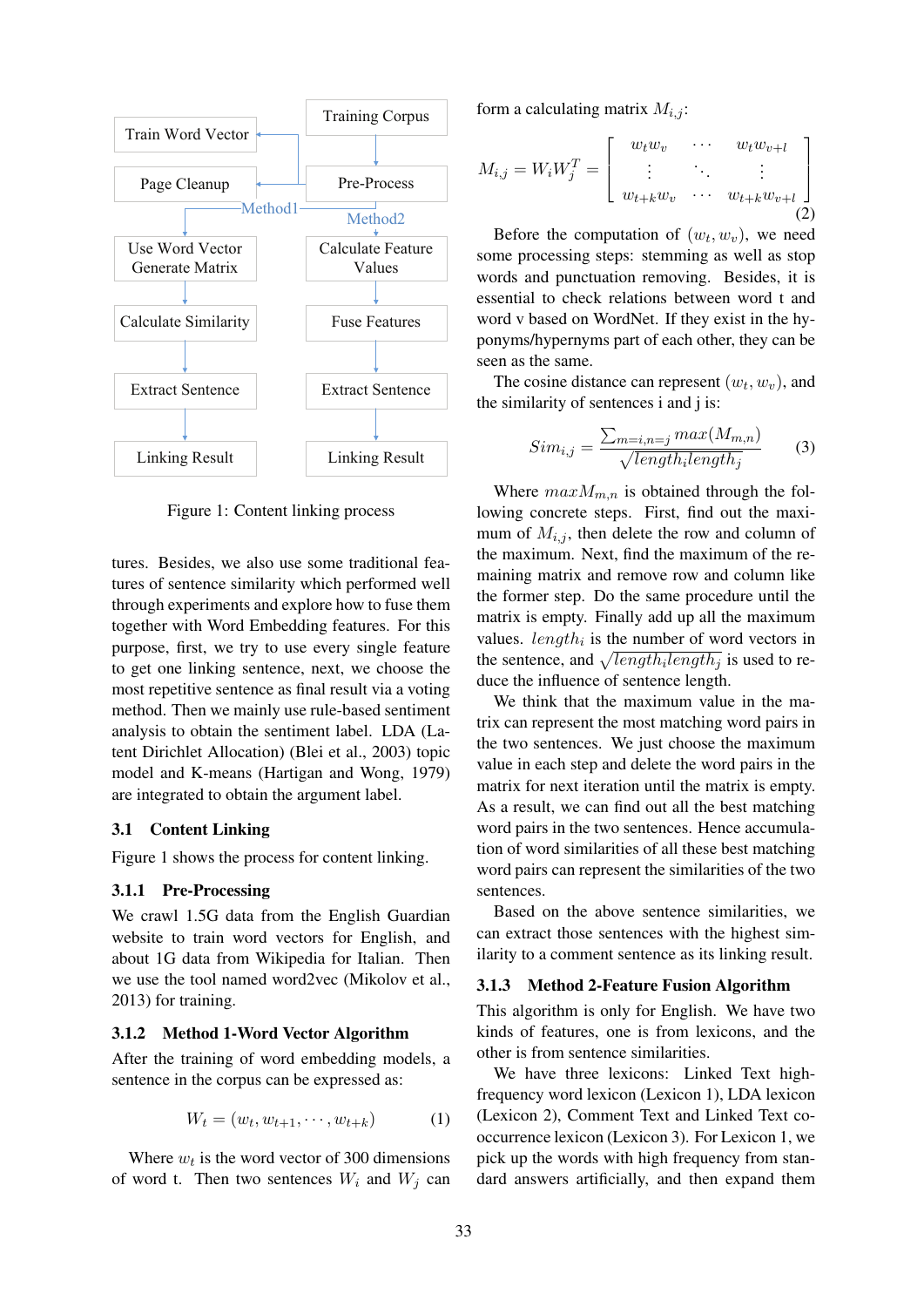

Figure 2: Argument label process

through WordNet and word vectors, resulting in a lexicon. For Lexicon 2, we use LDA model to train the news and comments to get a lexicon of 25 latent topics in every file independently. For Lexicon 3, we obtain the co-occurrence degree between words by the word frequency statistics of comment and its linked sentence from the training corpus.

As for sentence similarities, we have word vector similarity, jaccard similarity, idf similarity, res similarity, jcn similarity and path similarity. Word vector similarity is calculated through Method 1. We add up the idf values of the same words between two sentences to represent their idf similarity. The last three similarities are from WordNet.

For every feature, we can use it to get a sentence with the highest score. Then among these nine sentences chosen by nine features, we use voting method to choose the most repetitive sentence as the final linking result. When some sentences get the same votes, we choose the first one according to sentence order in the input news and comments.

### 3.2 Argument Label

Figure 2 shows the process for argument label.

Given a collection of sentences in the input file, we wish to discover topic distribution of every sentence through LDA model. We generate the input file for LDA first. For every sentence, we change it into its bag-of-words model representation, which assumes that the order of words can be neglected. During LDA modeling, we set the topic number to 15 according to the experiments. That is to say, later in K-means clustering, our feature is the 15-dimension vector. We run K-means to cluster all sentences into two categories. For every sentence pair, if the two sentences belong to the same category, then we set the label to in favour, else, against.



Figure 3: Sentiment label process

#### 3.3 Sentiment Label

Figure 3 shows the process for sentiment label.

There are three kinds of seed sentiment dictionaries discovered from OpinionFinder system (MPQA, http://mpqa.cs.pitt.edu/). One is subjectivity lexicon, the other two are called Intensifier and Valenceshifters lexicon. Intensifier lexicon involves words which can improve the sentiment level. Valenceshifters lexicon involves words which can alter the sentiment label.

The original dictionary is in English. We use machine translation to add Italian vocabularies. With DLDA (Chen et al., 2014), we can get all sentiment weights of words in corpus. At last, the word which is not included in seed has the same polarity with a seed word if their sentiment weight distance can be ignored.

Through DLDA, every word gets a sentiment state. We map the sentiment state to a number of word score as in Table 1. We accumulate word score in a sentence to obtain the sentence score, which is then mapped to the sentiment label as in Table 2.

| <b>Sentiment state</b> | Word score |
|------------------------|------------|
| Weak neg(only)         | $-1$       |
| Strong neg(only)       | $-2$       |
| Strong pos(only)       | 2          |
| Weak pos(only)         |            |
| Neutral                | 0          |
| Intensifier+weak neg   | $-2$       |
| Intensifier+weak pos   | 2          |

Table 1: Scoring strategy

Note that when current sentence score is bigger than 0 and current word is in Valenceshifters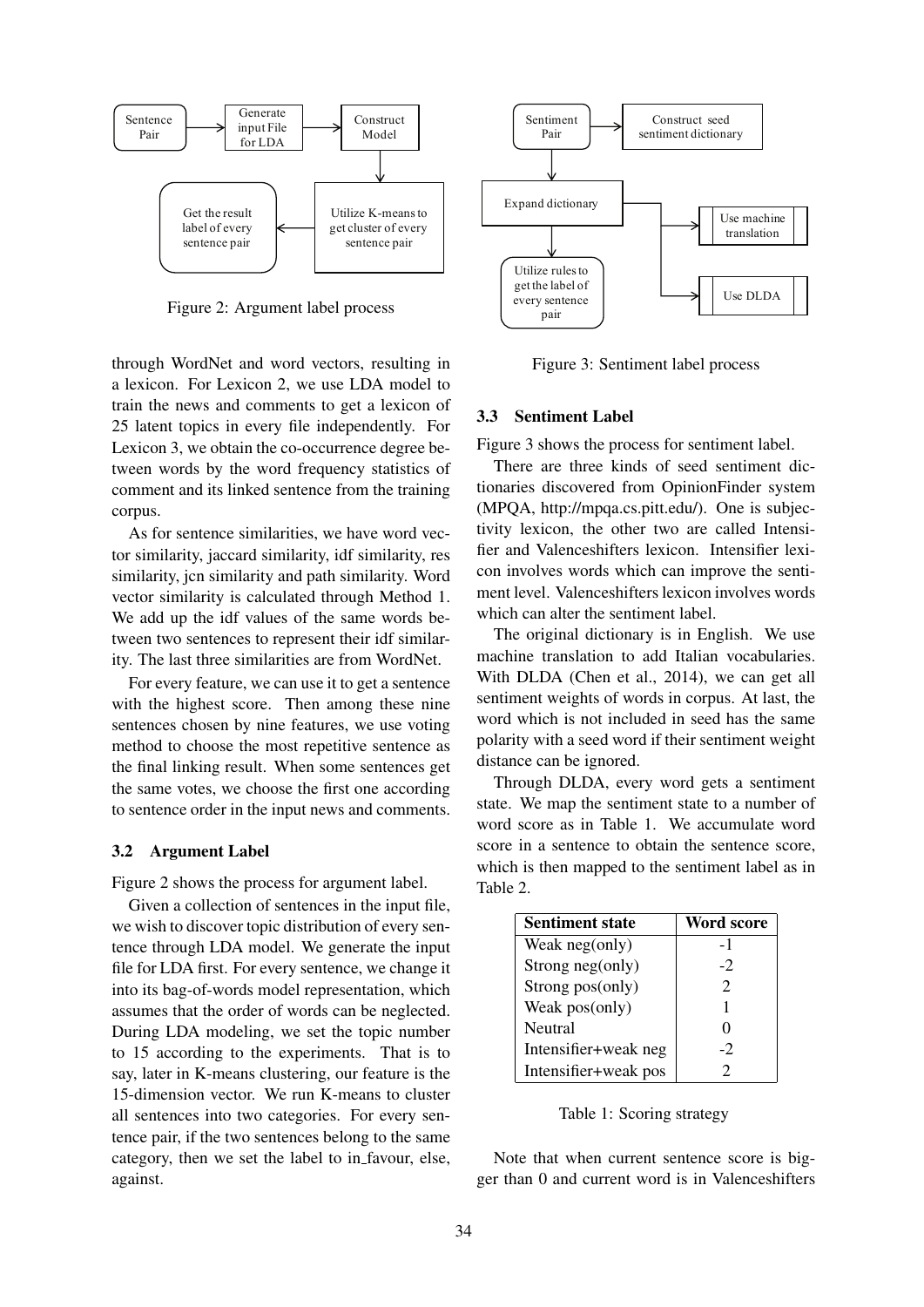and the score of current word is less than 0, sentence score = sentence score  $*(-1)$ , or current sentence score is less than 0 and current word is in Valenceshifters and the score of current word is more than 0, sentence score strategy is the same. For any other conditions, we simply accumulate the word score.

| <b>Sentence final score</b> | Label    |
|-----------------------------|----------|
|                             | Positive |
| $=()$                       | Neutral  |
| ∕ ∪                         | Negative |

Table 2: Mapping sentence score to sentiment label

# 4 Experiments

# 4.1 Content Linking

Threshold is used for extracting sentence. We choose the sentence as linking result only when the score (for Method 1) or the vote (for Method 2) is bigger than the threshold.

| <b>Thres</b> | <b>Linking</b>   | <b>Thres</b> | Linking          |
|--------------|------------------|--------------|------------------|
| hold         | <b>Precision</b> | hold         | <b>Precision</b> |
| 0            | 77.9             | 0.5          | 81.9             |
| 0.1          | 78.2             | 0.6          | 80.6             |
| 0.2          | 80.8             | 0.7          | 84.2             |
| 0.3          | 80.6             | 0.8          | 87.0             |
| 0.4          | 80.8             | 0.9          | 87.8             |

Table 3: The performance of Method 1

Table 3 and Table 4 show the performance of Method 1 and Method 2 in our experiments respectively. The first and third rows in Table 4 are the threshold. F1 to F9 refer to 9 features respectively (word vector, jaccard, idf, res, jcn, path, lexicon 2, lexicon 1 and lexicon 3) and the number means the vote for corresponding feature.

From Table 3, we can find out that, for Method 1, the bigger threshold usually can bring the higher precision. But the sentences we obtain may be fewer, too. This will cause low recall rate. According to the precision evaluation method used by MultiLing 2015, precision of 86 is high. Thus we can have good precision here. For Method 2 in Table 4, although its precision is a little lower than that of Method 1, it can also achieve good result. Lexicon 3 shows its good performance, other features like jaccard and idf perform well,

| <b>Threshold</b>         | $\overline{2}$ | $\boldsymbol{2}$ | $\boldsymbol{2}$ |
|--------------------------|----------------|------------------|------------------|
| F1                       | $\mathbf{1}$   | $\boldsymbol{0}$ | $\mathbf{1}$     |
| F2                       | $\mathbf{1}$   | $\mathbf 1$      | $\mathbf{1}$     |
| F <sub>3</sub>           | $\mathbf{1}$   | $\overline{0}$   | $\overline{0}$   |
| F <sub>4</sub>           | $\mathbf{1}$   | $\boldsymbol{0}$ | $\boldsymbol{0}$ |
| F <sub>5</sub>           | $\mathbf{1}$   | $\mathbf{1}$     | $\overline{0}$   |
| F <sub>6</sub>           | $\mathbf{1}$   | $\overline{0}$   | $\overline{0}$   |
| F7                       | $\mathbf{1}$   | $\boldsymbol{0}$ | $\boldsymbol{0}$ |
| F <sub>8</sub>           | $\mathbf{1}$   | $\boldsymbol{0}$ | $\overline{0}$   |
| F <sub>9</sub>           | $\mathbf{1}$   | $\mathfrak{2}$   | $\overline{2}$   |
| <b>Linking Precision</b> | 78.4           | 85.2             | 85.2             |
|                          |                |                  |                  |
| <b>Threshold</b>         | 3              | 3                | 3                |
| F1                       | $\mathbf{1}$   | $\mathbf{1}$     | $\mathbf{1}$     |
| F2                       | $\mathbf{1}$   | $\overline{0}$   | $\mathbf{1}$     |
| F <sub>3</sub>           | $\mathbf{1}$   | $\boldsymbol{0}$ | $\mathbf{1}$     |
| F <sub>4</sub>           | $\mathbf{1}$   | $\mathbf{1}$     | $\boldsymbol{0}$ |
| F <sub>5</sub>           | $\mathbf{1}$   | $\boldsymbol{0}$ | $\boldsymbol{0}$ |
| F <sub>6</sub>           | $\mathbf{1}$   | $\boldsymbol{0}$ | $\boldsymbol{0}$ |
| F7                       | $\mathbf{1}$   | $\overline{0}$   | $\mathbf{1}$     |
| F <sub>8</sub>           | $\mathbf{1}$   | $\overline{0}$   | $\boldsymbol{0}$ |
| F <sub>9</sub>           | $\mathbf{1}$   | $\overline{2}$   | $\overline{2}$   |

Table 4: The performance of Method 2

too. Hence, how to combine them is important for us in the future. Besides, the linking precision of Italian is 10.1 with the threshold of 0.6 as shown in Table 5.

| <b>Thres</b> | Linking          | <b>Thres</b> | Linking          |
|--------------|------------------|--------------|------------------|
| hold         | <b>Precision</b> | hold         | <b>Precision</b> |
| 0.3          | 8.14             | 0.5          | 8.8              |
| 0.4          | 8.25             | 0.6          | 10.1             |

Table 5: The performance for Italian

# 4.2 Argument and Sentiment Label

From Table 6, we can find out that when we set the threshold at 0.2 and 0.3, we can get the highest precision in both argument label and sentiment label. However, unlike the linking precision mentioned above, the bigger thresholds result in lower precision. The reason may be that when we set a bigger threshold, the linking sentences we obtain are much fewer. Sometimes we can only get one or two sentence pairs. If there are any wrong answers in the results, it will obviously decrease the precision.